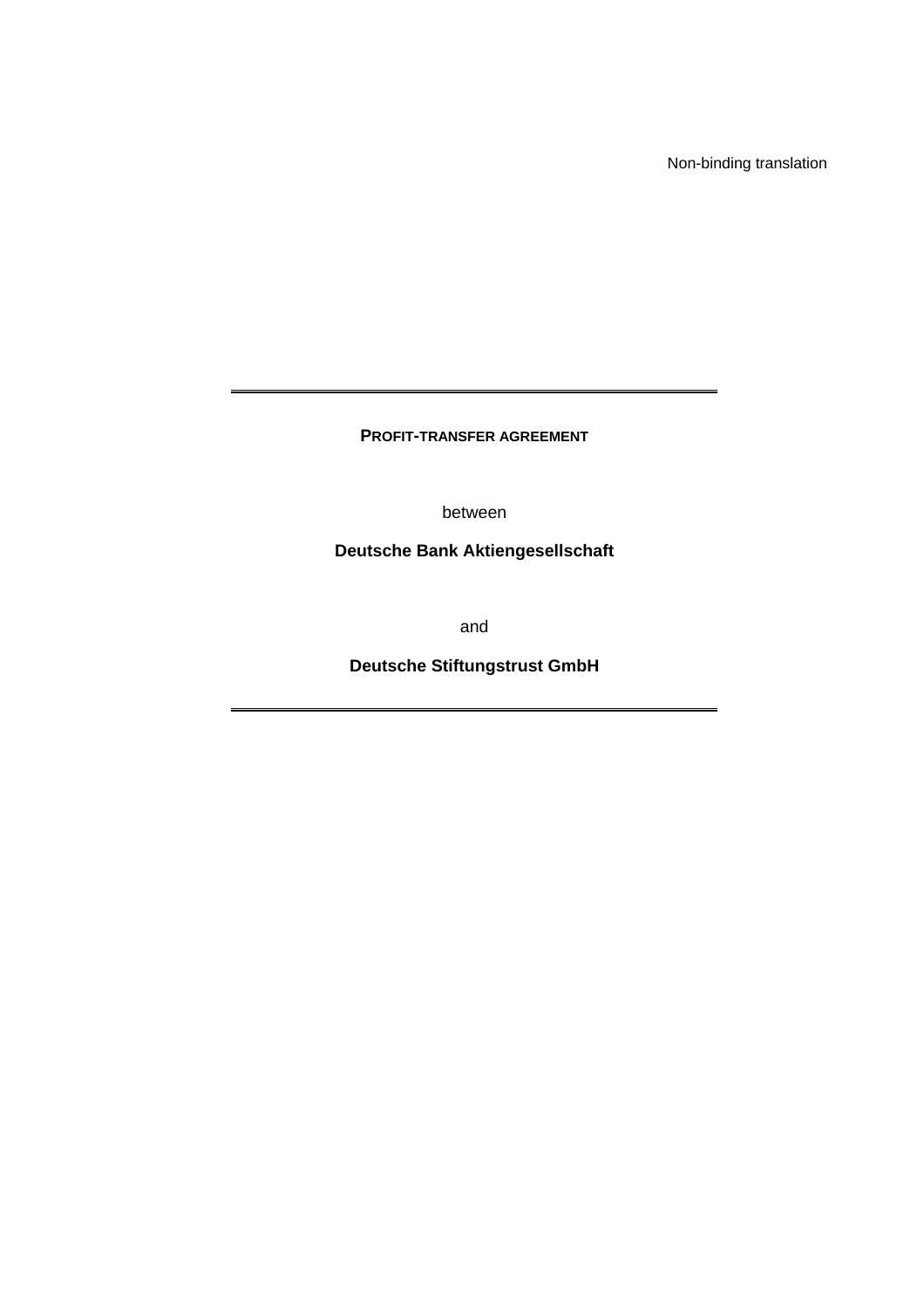# **PROFIT-TRANSFER AGREEMENT**

#### **between**

1. Deutsche Bank Aktiengesellschaft with its headquarters in Frankfurt am Main, entered in the Commercial Register of the District Court of Frankfurt am Main with the number HRB 30 000,

(referred to hereinafter as the **"Parent Company"**)

### **and**

2. Deutsche Stiftungstrust GmbH with its headquarters in Frankfurt am Main, entered in the Commercial Register of the District Court of Frankfurt am Main with the number HRB 48530,

(referred to hereinafter as the **"Subsidiary Company"**)

## **Preamble**

A profit-transfer agreement has been in place since November 18, 2002 between the Subsidiary Company and the legal predecessor of the Parent Company, Deutsche Bank Trust Aktiengesellschaft Private Banking, which merged with the Parent Company in 2003, the existence of the profit-transfer agreement was entered in the Commercial Register for the Subsidiary Company on December 18, 2002. This agreement is hereby amended and completely rewritten as follows:

### **§ 1 PROFIT TRANSFER**

 The Subsidiary Company undertakes to pay all of its profits to the Parent Company for the term of this agreement. The scope of profit transfer shall be governed, in addition to and with precedence over § 3 of this agreement, by § 301 of the German Stock Corporation Act in its from time to time applicable version.

### **§ 2 ABSORPTION OF LOSSES**

 For the duration of the agreement, the Parent Company shall be obliged to absorb the Subsidiary Company's losses in accordance with all the provisions of § 302 of the German Stock Corporation Act in its from time to time applicable version.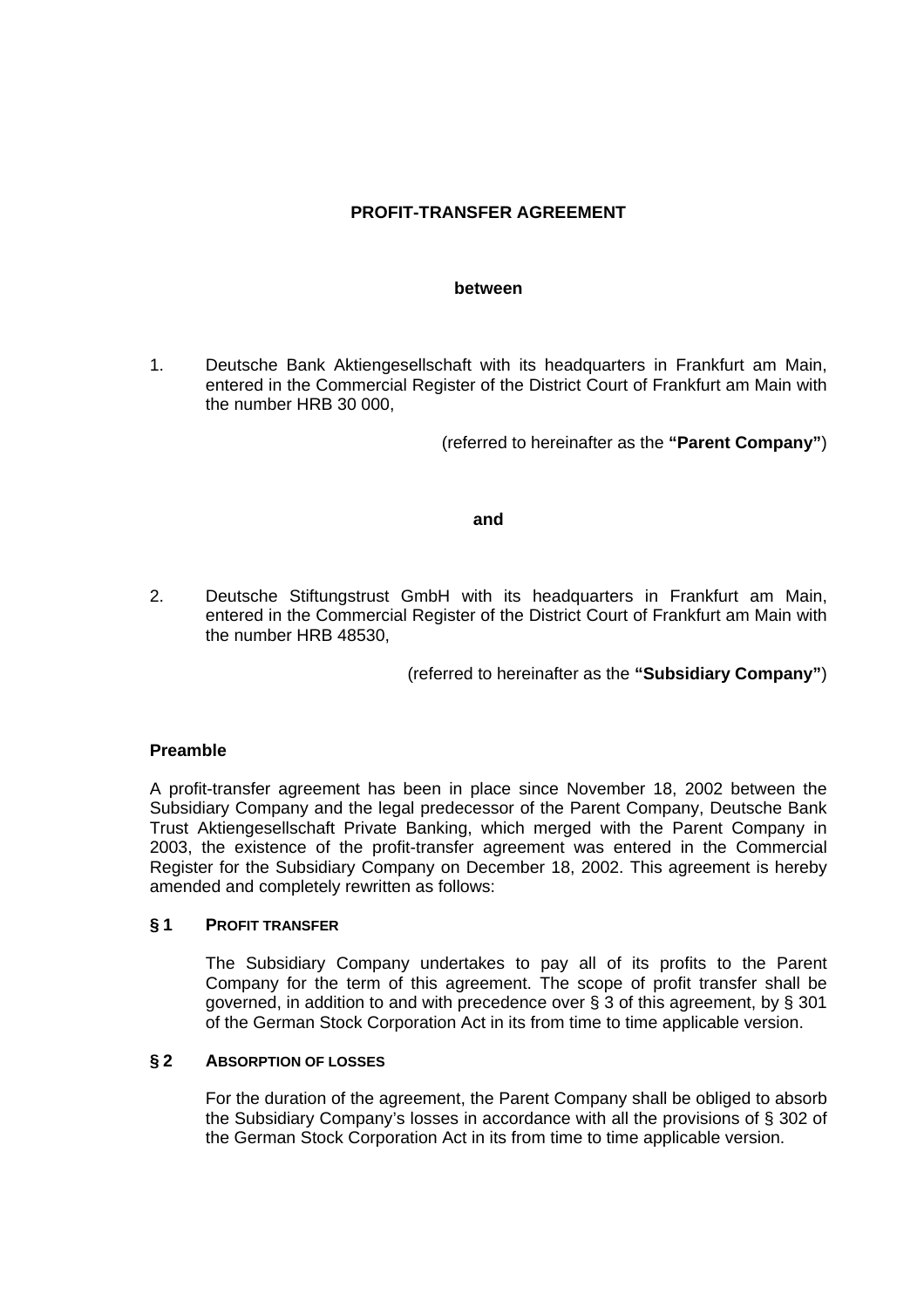## **§ 3 ESTABLISHMENT AND LIQUIDATION OF RESERVES**

- 3.1 The Subsidiary Company may, with the agreement of the Parent Company, place amounts from annual net profit into revenue reserves (§ 272 Para. 3 of German Commercial Code) with the exception of legal reserves, provided this is permitted by commercial law and is economically justified on the basis of a reasonable commercial assessment. Other revenue reserves as defined in § 272 Para. 3 of German Commercial Code established during the term of this agreement on the request of the Parent Company must be liquidated and used to reconcile an annual loss or be transferred as profit.
- 3.2 The transfer of amounts from the liquidation of capital reserves or from revenue reserves and profit carried forward before this agreement comes into force shall be prohibited.

## **§ 4 COMING INTO EFFECT, TERM AND TERMINATION**

- 4.1 In order to come into effect, this agreement requires the approval of the Parent Company's general meeting and the Subsidiary Company's shareholders' meeting.
- 4.2 The agreement came into effect with its entry in the Subsidiary Company's Commercial Register on December 18, 2002, and has applied retroactively since January 1, 2002. The present amended version shall come into effect with its entry in the Subsidiary Company's Commercial Register and apply retroactively from the start of the Subsidiary Company's financial year, in which the amendment becomes effective.
- 4.3 The agreement shall be concluded for an indefinite period, however, it shall apply until 31.12.2014 at the earliest, and/or, where the amendment is only entered in the Commercial Register after 31.12.2010, until five years after the end of the Subsidiary Company's financial year, in which the amendment retroactively came into effect (minimum term). By giving six months' notice, the agreement may be terminated in writing for the first time at the end of the minimum term, and thereafter at the end of a financial year.
- 4.4 This agreement may be terminated with immediate effect, at any time, where there is substantial cause. Substantial causes shall be seen, in particular, in case of the sale or contribution of the holding by the Parent Company, the merger, division or liquidation of the Parent Company or the Subsidiary Company.

## **§ 5 SEVERABILITY CLAUSE**

Should one or more of the provisions of this agreement be or become invalid, ineffective or unenforceable, in whole or part, the validity or enforceability of the other provisions thereof shall remain unaffected by this. The invalid, ineffective or unenforceable provision shall be deemed to have been replaced by an effective and enforceable provision, which as closely as possible legally and economically corresponds to the definite or possible intentions of the parties when concluding